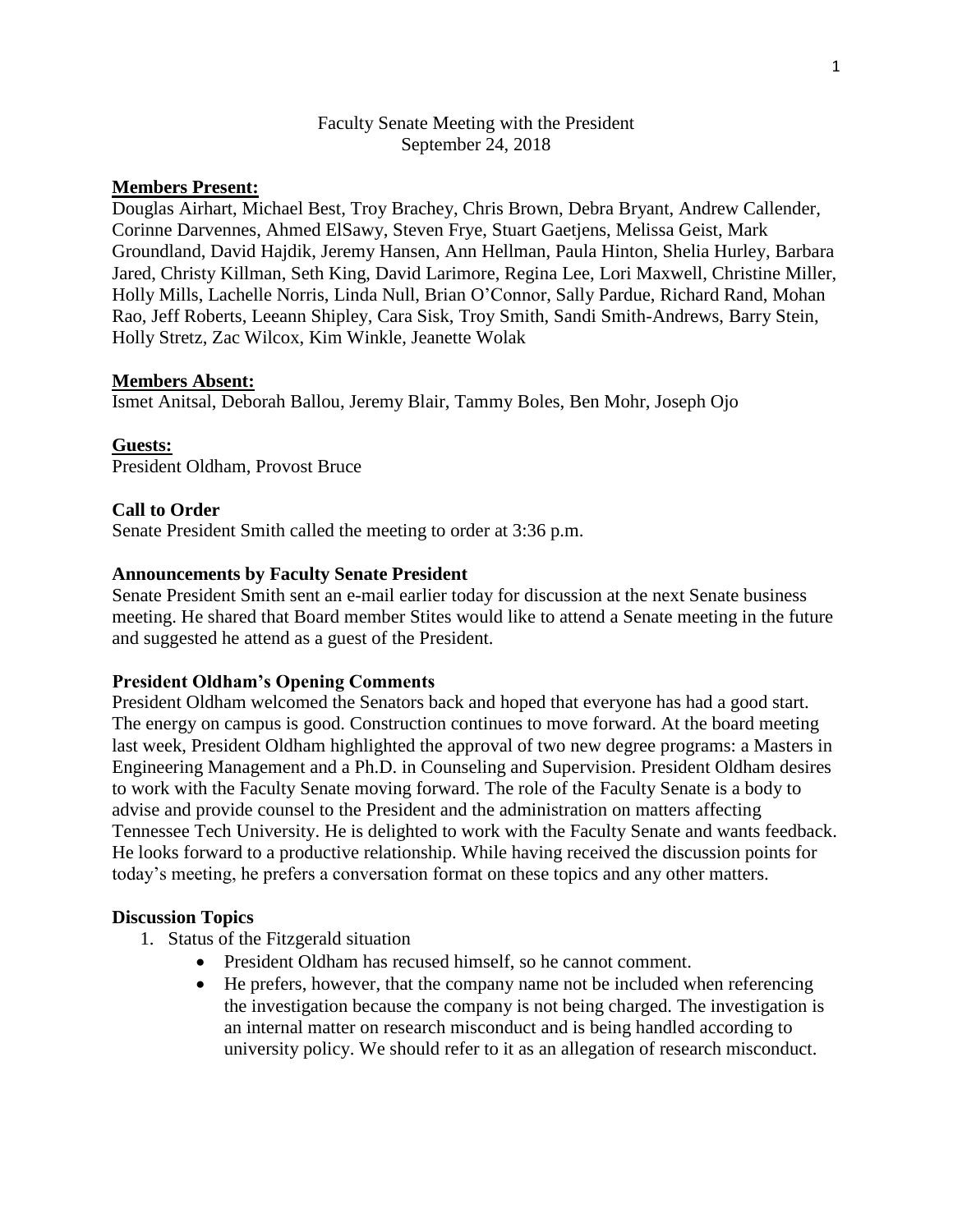- 2. Overload situation
	- Faculty in general are concerned that overload courses will not be available when needed. Senators raised the following more specific concerns:
		- A. The departmental overload budget might revert to the Provost's office
		- B. The Provost's office might make important departmental decisions (such as course overloads) without considering the experience of Chairs and Deans
		- C. Those with release time cannot teach an overload class
		- D. Chairs are not permitted to teach overloads
	- Provost Bruce noted that she began to review the overload question because faculty and Chairs had complained about having to teach overloads. She has been looking at overloads, but has not told anyone that they cannot offer them. The Deans and Chairs need to assess their teaching needs strategically to determine whether overloads are necessary or not. The Provost approved every overload that was requested. Summing up, Provost Bruce noted that there is no overload teaching policy, but rather she is acting on guidelines. Many of the concerns seem to be rooted in rumor, not in reality. When asked about the removal of overload courses from two new graduate programs in the College of Business by 2020, the Provost replied that these programs have overloads in them by design, which is problematic. She has communicated her concern with the Dean, who has prepared a transition plan to get off the overloads. Ultimately, the Provost has left decisions on overloads to the College Deans.
	- President Oldham supported the Provost's communication with Deans and Department Chairs with the goal of working out of the necessity of using overloads. Overloads should not be the norm. He asked the Senators to convey that there is no edict on removing overloads; it is just a matter of using them for the right reasons.
- 3. Tennessee Tech University Board

Senators expressed concerns about some Board members, such as their statement needing to be educated about higher education, their viewpoints regarding faculty evaluation, and their points of view on tenure, post-tenure review, and the university as a uniform, "one size fits all," institution.

- The President and his cabinet have been educating members of the Board consistently since inception. He noted that after one annual cycle, board members now know more, see what they do not fully understand, and desire to be more fully informed. This is a good thing. The committee structure of the Board has facilitated learning about matters relevant to Tennessee Tech; however, now the amount of requested information is such that other avenues, in addition to committee work and board meetings, are being used. Board members are asking for more information on enrollment, recruitment, financial matters, academic programs (modalities of instruction), and the structure and importance of tenure, for example.
- 4. Use of adjuncts
	- Both the President and the Provost agree that adjuncts are vitally important to the university structure. The President sees the value of adjuncts in specialty areas of instruction where they have expertise. If, however, adjuncts are used inappropriately (to too much extent or for the wrong reasons), then they are not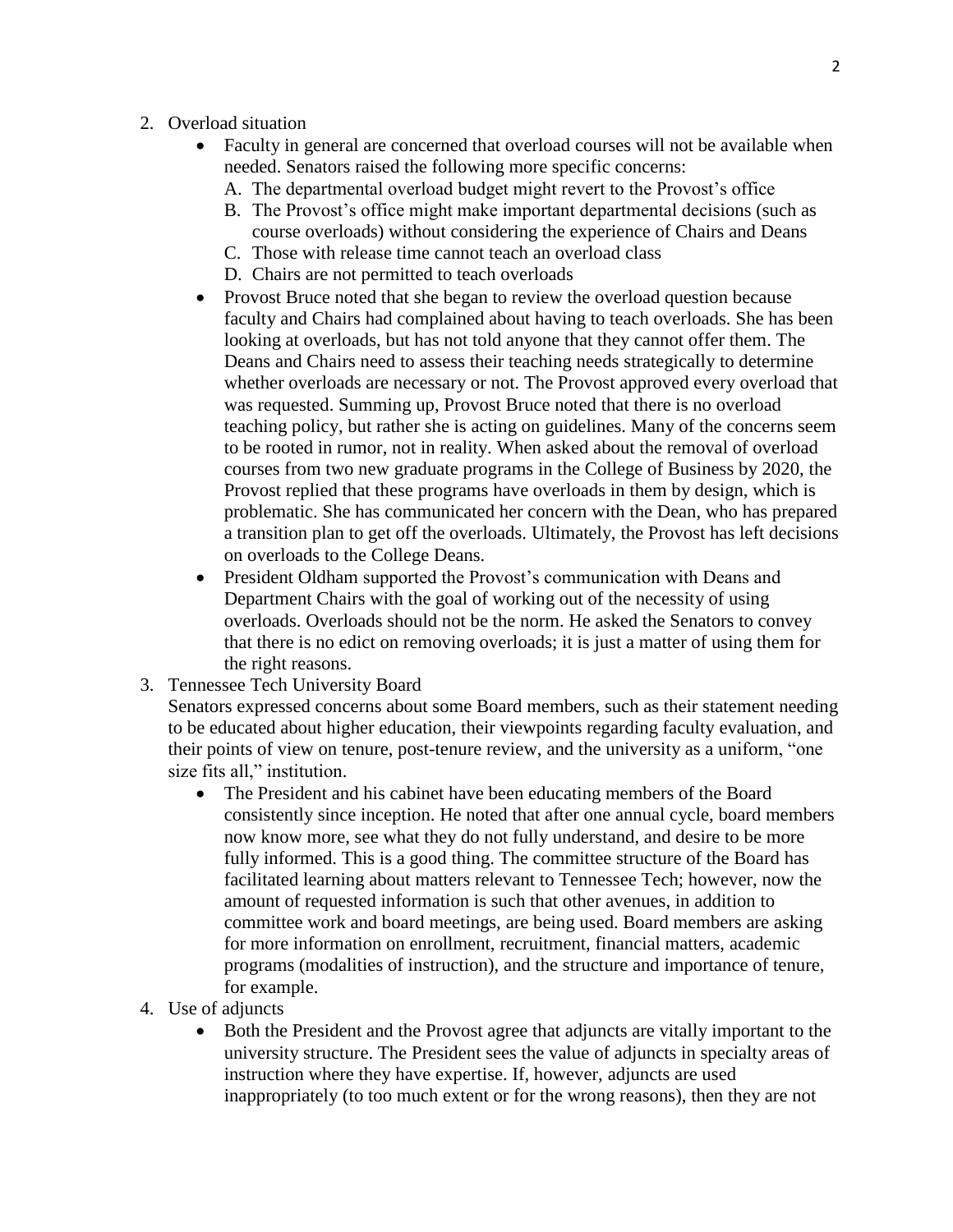helpful to the academic units. Departments need to ask, what is the purpose of using adjuncts from an instructional standpoint? If they are over utilized, then this may be indicative of a need for a full-time faculty member. The Provost sees value in adjuncts if they are filling a need that cannot be met by tenure-track faculty, such as a high voltage power expert. If the need becomes long term, then we need to hire someone full time. If we become too dependent on adjuncts, then it erodes the traditional tenured faculty structure. Adjuncts should have a temporary role in a department when teaching demands arise or they can fill a niche need that is not available in the academic unit. We need to be careful not to be too dependent on adjuncts, but they can be very beneficial.

- A follow-up question arose asking about the likelihood of hiring someone full time in a specialty area when this need becomes apparent due to the continuous use of an adjunct. The President replied that this would be a priority, yes, but within the competing interests at Tennessee Tech. If it were an issue, then a plan would emerge to meet this demand.
- 5. Post-tenure review
	- Senators asked for clarification regarding post-tenure review. Tenure offers job security to the teacher-scholars of the university who instruct without having to worry about being sensitive to competing political viewpoints on their subject matter, such as climate change. Furthermore, the lengthy annual reports already assess the research, teaching, service, and administration of tenured faculty members. Is a post-tenure review process necessary?
	- The President asserted that the Board does understand the value of tenure and academic freedom. Their perspective on job protection may be different from what academics strive for in earning tenure. There are many protections, according to President Oldham, to ensure academic freedom in teaching. Senate President Smith shared how he has talked to some board members about tenure and academic freedom and plans on talking with others about these important matters.
	- Some senators expressed how tenure-track professors, lecturers, and instructors are often cautious when teaching their subject matter, as well as when selecting their committee assignments. The President asked in response, why are untenured faculty members hesitant to speak up? It is not because of the administration or external sources, but rather their uneasiness stems from their colleagues.
	- The Provost added that it is important that departments have very clear performance expectations of faculty and instructors. The decision to grant tenure should be based on performance, not on collegiality.
	- The President continued that post-tenure review has been around higher education for at least 20 years. University policy does not currently address degradation of performance of tenured faculty, whether due to health or personal reasons. Students are negatively affected. Most faculty are evaluated appropriately and continue to do a great job. How do we deal with some outliers in a reasonable way? The post-tenure review process can identify areas for improvement for the benefit of faculty members. This process is not meant to be punitive in nature.
	- A Senator replied how he has heard that a board member wants a post-tenure review policy to make it easier to fire faculty. President Oldham clarified that he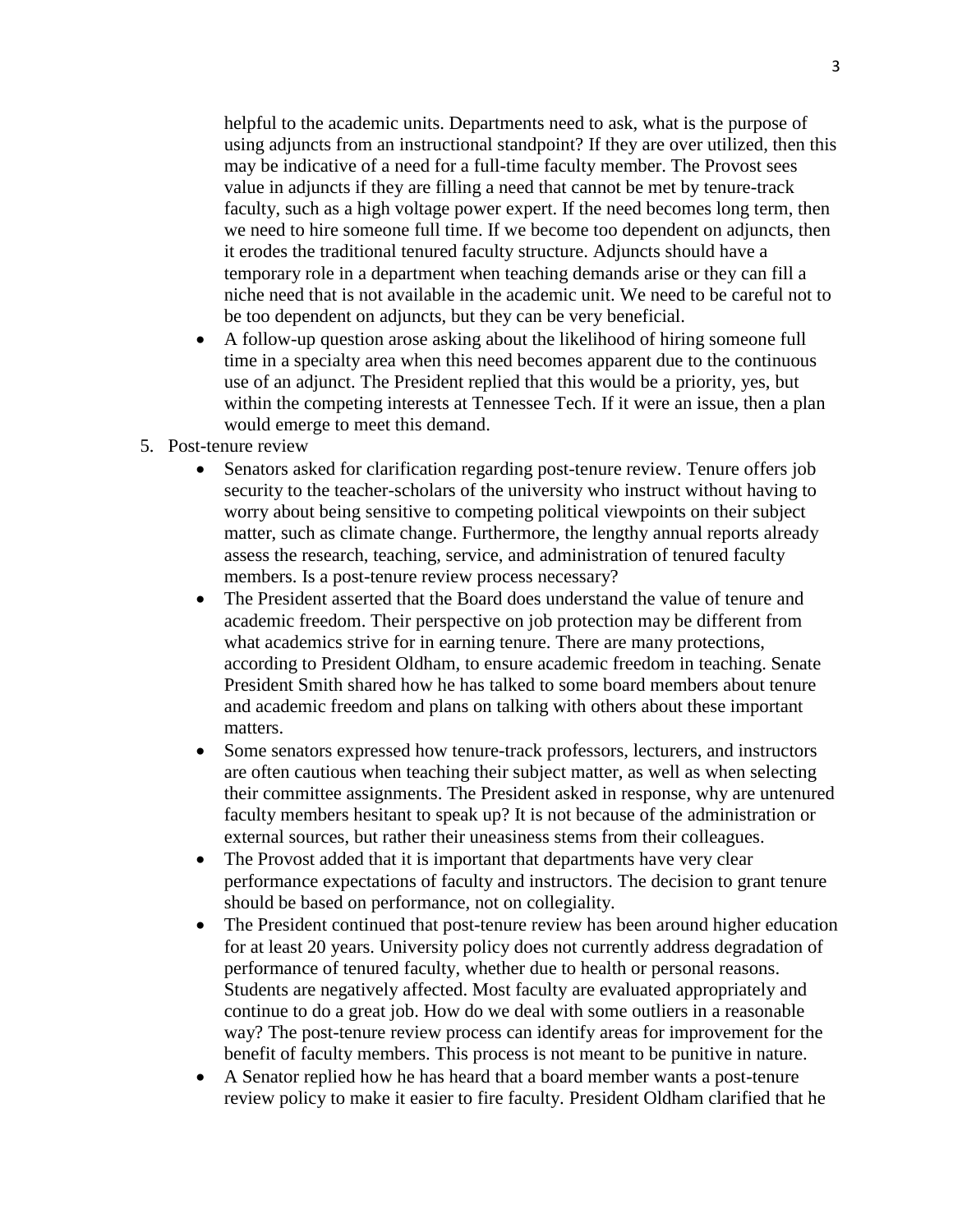was describing what has transpired throughout the United States in the last 20 to 30 years. Another Senator noted the important distinction between fitness for duty and post-tenure review. Furthermore, if, as the President specified, post-tenure review is meant for only a few faculty members, why put the entire tenured faculty through this process? Perhaps a certain set of circumstances could trigger a post-tenure review. President Oldham responded that this is exactly what he has proposed. The Provost added that she has composed a committee to look into a post-tenure review policy for Tennessee Tech University.

- What would post-tenure review do that Policy 205 does not already address? Perhaps the Senate could collaborate with the Board to improve the ambiguous language of this policy that already addresses removal of tenured faculty or add something to it. President Oldham agreed and noted that he calls this post-tenure review.
- A Senator asked about the current policy of remediation for a faculty member who received three years of "unacceptable" ratings. The President responded that if one needs to wait three years to address the situation, then assigning an unacceptable rating would not help, but rather exacerbate the situation. Often, for this reason, Chairs do not give unacceptable ratings.
- 6. IDEA system
	- Student evaluations have increased in importance, now affecting salaries. Were they designed to award raises? Is there a committee looking into how to evaluate faculty? The President responded that student evaluations are important, but not definitive. Departments may weigh them differently, depending on the department. He would never advocate for student evaluations as the sole tool for evaluation. They are certainly useful for identifying excellent instructors and poor instructors, but not those in the middle. It is his understanding that it is up to the academic unit to determine how student evaluations are used in the annual evaluation.
	- The Provost asked, what happens to the comments? Students think that they are officially reporting their feedback to the university. If these comments are not reviewed, the university could be on shaky legal ground (title 9). Some discussion ensued about departmental and individual practices.
- 7. Merit pay
	- The legislature slated 2.5% for merit raises, though Chairs were told that the average received would be 1.8%. Senators asked for clarification
	- The President explained that promotion dollars also came out of the 2.5% pool. All of the 2.5% went to faculty salary increases. A Senator clarified that prior to the last two years; the funds for promotion had come from the general university budget. The President replied that over the last 8 years, faculty salary increases (promotion money) came out of the total raise pool. He then asked whether we should consider separating these two monies.
	- The Provost commented that there is a committee looking at the budget over a 5year period to see, for example, how much money is needed to possibly budget for promotions and plan for this goal accordingly. Senators recommended that 1.) this committee consider the promotion raises for lecturers and instructors coming